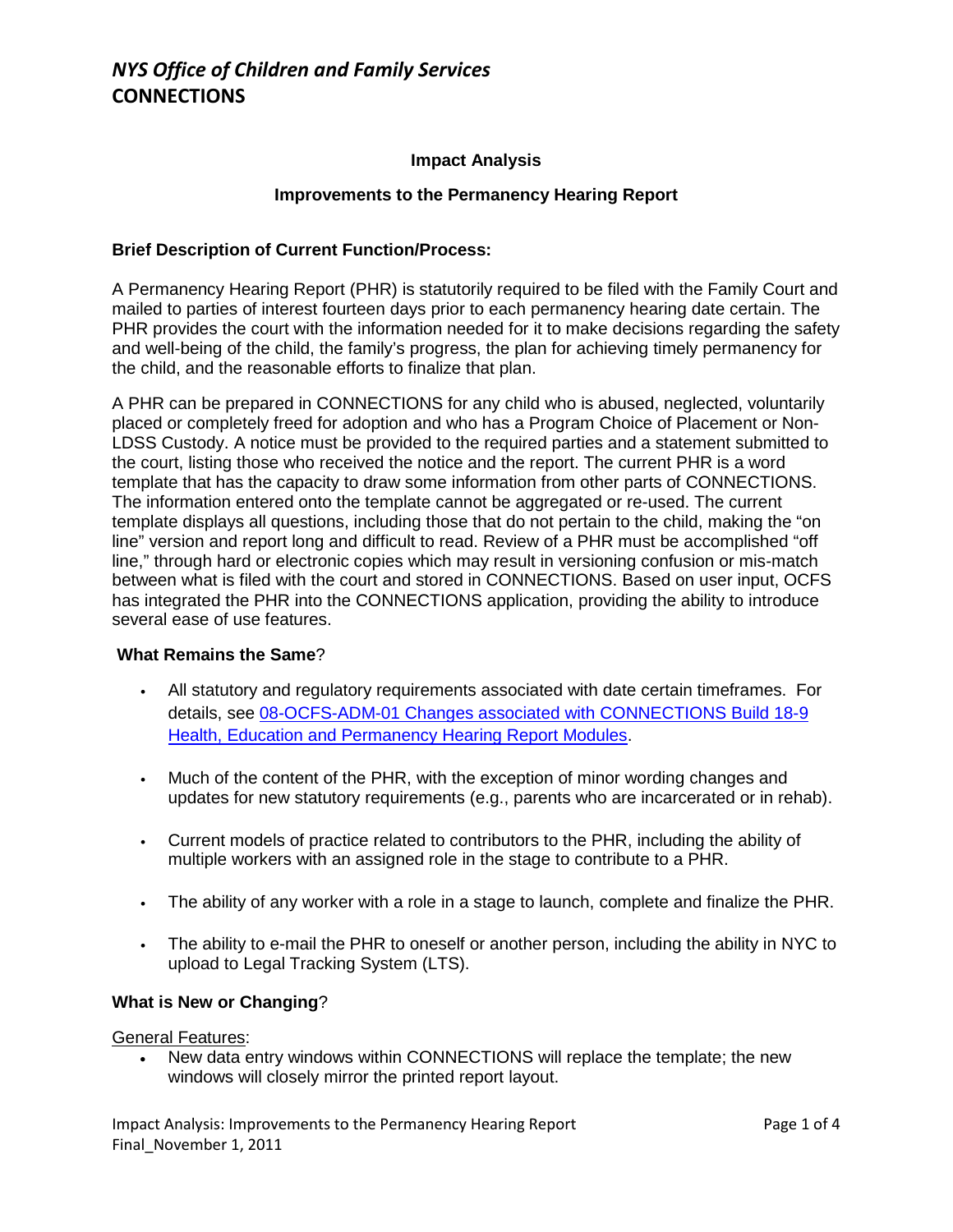# *NYS Office of Children and Family Services* **CONNECTIONS**

- Narratives and other data inputted into the new windows will be available for reuse in subsequent PHRs (new using).
- A new launch option: **Launch PHR - New Using** will enable pre-filling information from a previous PHR that was produced using the new windows.
- When responding to an individual mapped question, caseworkers will be able to retrieve data from a source other than the pre-fill option they selected when launching the PHR. For example, if a caseworker selected the **Launch PHR - New Using** option at PHR launch, he/she may use information from an Approved FASP to respond to a specific PHR question, if the information from that source is more up-to-date or useful.
- It will no longer be necessary to repeatedly enter Court Information, Docket Information and Adoption Checklist data for each PHR. This information will be stored in windows that are not tied to a specific PHR and will be available for updating at any time. The most current information from these windows will be uploaded to each new PHR.
- One or more final PHRs that include the child may be opened for viewing at a time along with an in-process/pending PHR.

## Features to streamline the report and make it more relevant:

- The new PHR will only present age- and PPG-appropriate questions.
- The new PHR will only present/display certain questions based on the response to a previous question. For example, the question pertaining to a child's AWOL status will be presented only if the caseworker indicates that the child is AWOL.
- All data brought into the PHR from a pre-fill source will be presented as a statement; eliminating any predecessor questions.
- The current report types Single (SI) and Multiple (MU) will be replaced with Multiple Child (MC), Individual Child (IC) and Freed Child (FC) to further reduce questions to only those appropriate to the child(ren)/case circumstances.

#### Ease of Use Tools:

Other features of the new PHR will include the ability to:

- Write sticky notes. The comments entered on sticky notes may be copied/pasted into the PHR proper. This feature will be available on each long narrative section until the PHR is finalized; after which they will disappear.
- Collapse sub-sections on the window to reduce the need for scrolling.
- Toggle between a short or long version of a question, again to reduce scrolling.
- Open a long narrative field in full screen mode with a text editor.
- Print the entire report or just one section.

Impact Analysis: Improvements to the Permanency Hearing Report Page 2 of 4 Final\_November 1, 2011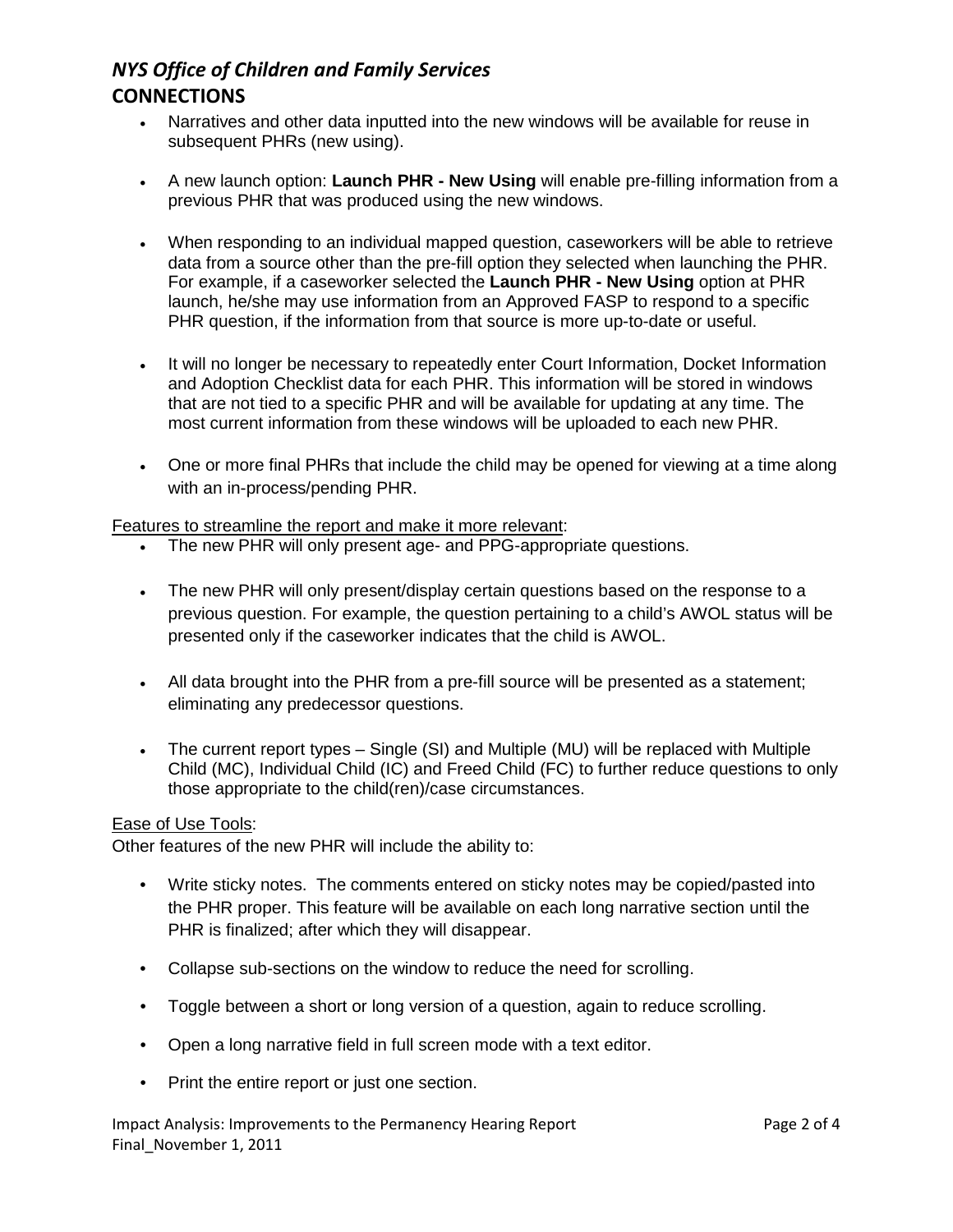# *NYS Office of Children and Family Services* **CONNECTIONS**

## Review and Finalization:

- The new PHR will be subject to submission edits and can only be marked Final if all required components are completed.
- A Check PHR Detail window will list any missing components on a single window.
- Caseworkers will be able to submit a PHR for review to their supervisor or other CONNECTIONS user, inside or outside their organization. Reviewers will access the actual windows in browse mode; reviewers will use sticky notes to provide comments.
- The local district will have the option to include space for an attorney signature on the Verification Page.

## **Implications/Considerations**

Decision points for local districts/voluntary agencies:

- Whether to add space for an additional signature on the Verification Page.
- Determine whether the Submit for Review process will replace current "off line" review procedures. If DSS attorneys will review the draft PHR on-line, determine whether the attorneys will require access to CONNECTIONS and training. OCFS will provide business process analysis support to assist districts make these determinations.

#### Decision points for caseworkers:

- Data entered onto the new PHR windows will not "write back" to any other CONNECTIONS modules (e.g., Health, Education). To avoid duplicate data entry, caseworkers should update these modules before launching the PHR and then transfer the data into the PHR via pre-fill functions.
- Determine if information that resides outside of the PHR (e.g., Court Information, Docket Information and Adoption Checklist) should be updated.
- The contact summary provides an automated compilation of caseworker contacts, drawn from progress note data. This data may not be modified within the PHR. Caseworkers should update progress notes before launching the PHR.
- Determine the best pre-fill option for the current PHR including any PHR created with the new windows (for the same child).
- Determine, at the question level, which is the best source of data for the response and use that source if it is more current than the pre-fill source selected at PHR launch.
- As with the current template PHR, decide what health information to include or edit out (Reproductive Health, HIV, and Substance Abuse).